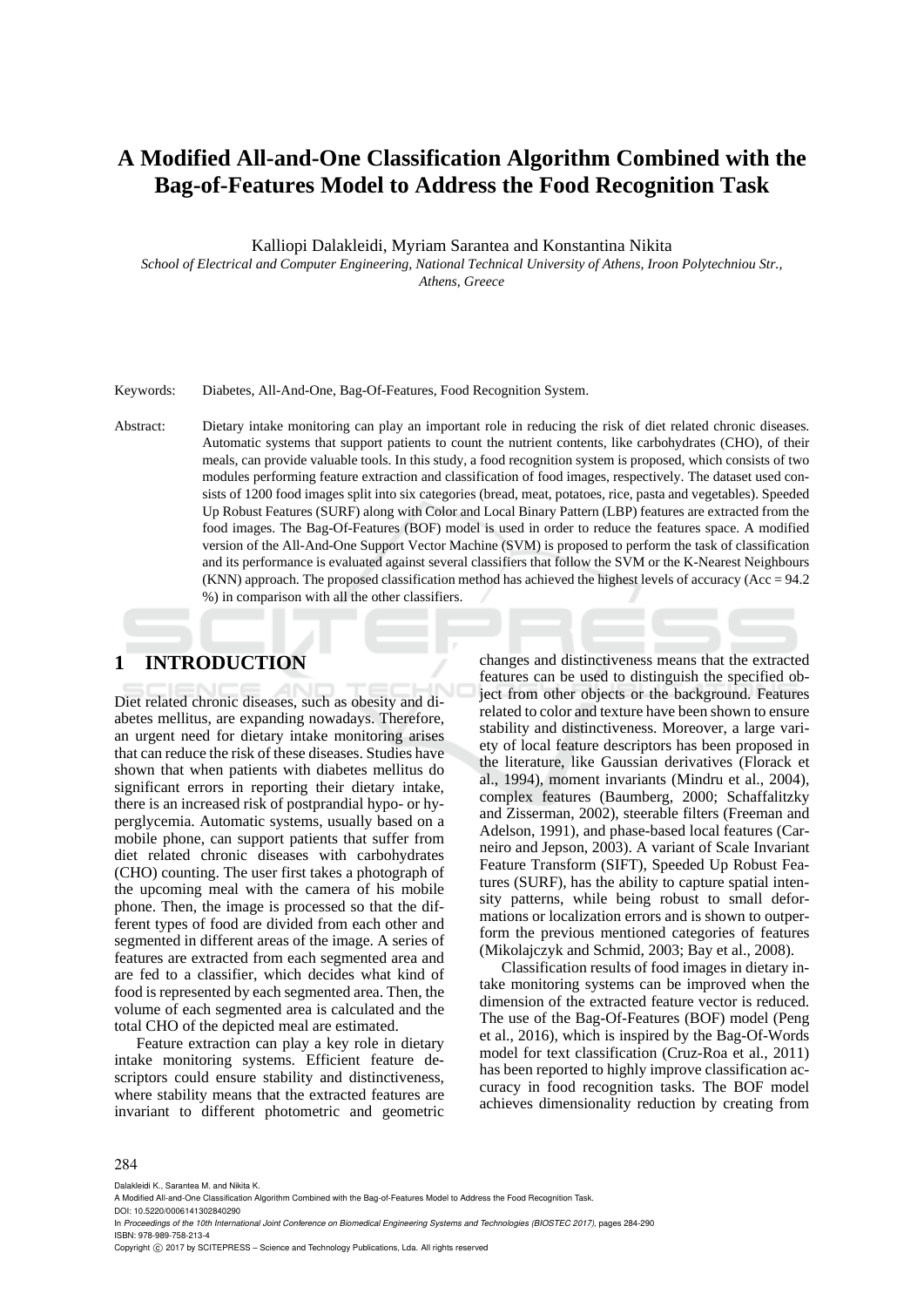the extracted features visual words, and by describing the image content with the distribution of these visual words (Wang et al., 2016).

Another important aspect of the food recognition task is that it is usually a multiclass classification problem, as the used food datasets almost always contain more than two categories of food. There exist many classification approaches in order to address the multiclass recognition task, but the most prominent ones, like the One-Against-All (OAA), the One-Against-One (OAO) and the All-And-One (A&O) (Pedrajas and Boyer, 2006) descend from the binarization strategy, where the division of the initial multiclass problem to several binary class problems takes place (Galar et al., 2011).

Several attempts to implement automatic or semiautomatic systems for dietary intake monitoring have been reported in the literature. A food identification application called DietCam has been recently presented (Kong and Tan, 2012), which consists of three parts: image manager, food classifier and volume estimator. Images taken by the users are fed to the image manager, then SIFT features are extracted, clustered into visual words and fed to a simple Bayesian probabilistic classifier, which achieves high levels of accuracy (92%). The food volume estimator calculates the volume of each food item recognized by the food classifier and then the calorie content of the food is estimated. Another food recognition application has been recently proposed for the classification of fast-food images (Shroff et al., 2008). After segmentation of the fast-food image, color, size, texture, shape and context-based features are computed and fed to a feed-forward artificial neural network achieving a 90% accuracy. Moreover, a food identification system has been presented which consists of the following modules: image segmentation, feature extraction, food classification, and volume estimation (Zhu et al., 2010). Food description is based on a set of color and texture features, while classification is based on a Support Vector Machine (SVM) classifier, which has achieved high classification accuracy (95,8%). An automated Food Intake Evaluation System (AFIES) has been reported (Martin et al., 2009), which consists of reference card detection, food region segmentation, food classification and food amount estimation modules. The color RGB data are used as feature vectors for classification, which is performed using the Mahalanobis distance of pixels from food classes. The amount of calorie intake is estimated based on the assumption that food area is linearly proportional to the food volume. In another study, recognition of seven broad categories of food based on a representation for food items that

calculates pairwise statistics between local features has been presented (Yang et al., 2010). These statistics are accumulated in a multi-dimensional histogram, which is then used as input to a SVM classifier. Food images are taken from the Pittsburgh Food Image Dataset (PFID) (Chen et al., 2009). This system has also achieved high levels of recognition accuracy (80%).

The use of the BOF model has been adopted in several food recognition systems recently, since food recognition does not presume any typical spatial arrangement of the food elements. Based on the BOF model, the Food Intake Visual and Voice Recognizer system which aims to measure the nutritional content of a user's meal (Puri et al., 2009) has been proposed. Given a set of three images of a user's plate of food, the system first asks the user to list food items through speech, then attempts to identify each food item on the plate, and finally reconstructs them in 3D to measure their respective volumes. Food images are collected by the developers of the system. Food classification is based on the combined use of color neighborhood and maximum response features in a texton histogram model, which resembles the BOF approach. Adaboost is used for feature selection and SVM for classification, which achieves recognition accuracy about 90%. Moreover, a food recognition system for the classification of Japanese food images has been introduced (Joutou and Yanai, 2009), based on the combined use of BOF of SIFT, Gabor filter responses and color histograms, which are then fed to a multiple kernel learning classifier, which has achieved acceptable levels of accuracy (61,34%). The BOF model has been used in another automatic food recognition system (Anthimopoulos et al., 2014). The system firstly computes dense local features using the SIFT on the HSV (Hue Saturation Value) color space, then builds a visual vocabulary of 10000 visual words by using the hierarchical k-means clustering and, finally, classifies the food images with a linear SVM classifier, which achieves high levels of accuracy (78%).

In the present study, a food recognition system is proposed which consists of two modules performing feature extraction and classification of food images, respectively (Figure 1). Motivated by the ability of SURF to capture spatial intensity patterns and the stability and distinctiveness provided by Color and Local Binary Pattern (LBP) features, the combination of SURF, Color and LBP features is examined in this study. Moreover, a novel modified version of the All-And-One (M-A&O) SVM classifier for multiclass classification problems is proposed and its performance is assessed against classification methods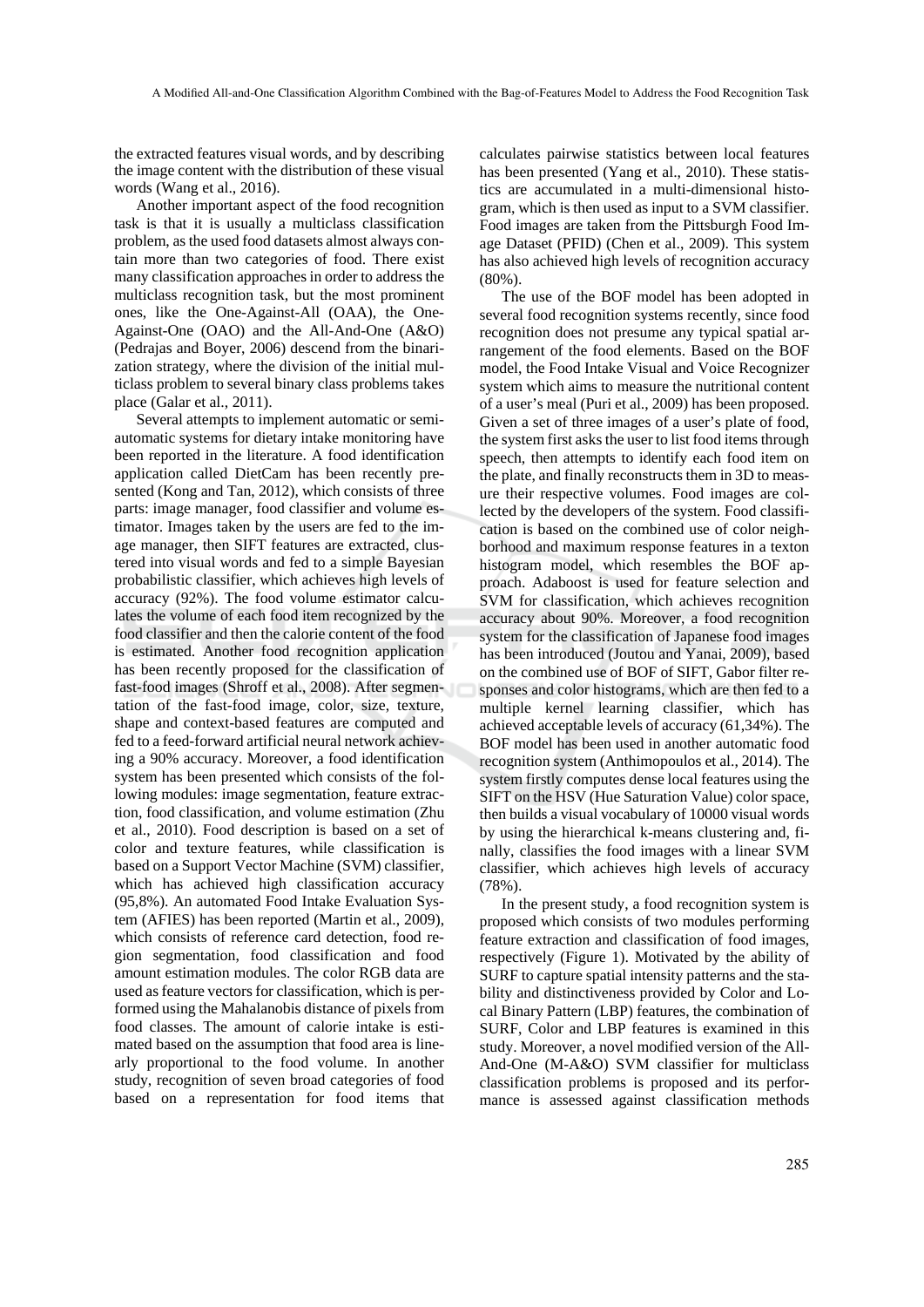based on SVM or the K-Nearest Neighbour approaches including the OAA SVM, the OAO SVM, the A&O SVM, the Weighted K-Nearest Neighbour (WKNN) classifier, the Dual Weighted K-Nearest Neighbour (DWKNN) classifier, and the K-Nearest Neighbour Equality (KNNE) classifier.

## **2 METHODS**

### **2.1 Dataset**

The Food Image Dataset (FID) used in this study consists of 1200 images, 260-by-190 pixels each, collected from the web. Each image belongs to one of six categories corresponding to bread, meat, potatoes, rice, pasta and vegetables (Figure 2). Each category is represented by 200 images. The food is photographed under different servings, view angles, and lighting conditions. The background of every image is edited so that it is completely black.

### **2.2 Feature Extraction**

In the present study SURF, Color and LBP features have been combined to represent each food image in the proposed food recognition system.

SURF detects points of interest using an integer approximation of the determinant of Hessian blob detector, and, then computes the features based on the Haar wavelet response around each point of interest (Bay et al., 2008). Color features are calculated as the average value of color for every 4-by-4 pixel block of the image. LBP is a texture descriptor that provides a unified description, including both statistical and structural characteristics of a texture patch (Prabhakar and Praveen Kumar, 2012). The LBP feature vector is calculated by dividing the image into cells, and comparing the center pixel's value with the neighbours' pixel values of each cell. Then, a histogram of the numbers occurring over the cells is computed. A useful extension to the LBP is the uniform LBP, which reduces the length of the initial feature vector from 256 to 59 (Ojala et al., 2002).

The approach of BOF is used to decrease the input feature space, and deal with high visual diversity and absence of spatial arrangement encountered in food recognition. The BOF approach is influenced by the Bag-Of-Words representation for text classification (Cruz-Roa et al., 2011) and consists of the following two steps. Firstly, a set of small blocks are extracted from each image in the dataset, which are represented by feature vectors. Secondly, the visual dictionary of the image dataset is constructed and each image is represented by the frequency of the codewords of the visual dictionary. The visual dictionary is built with the use of the k-means clustering algorithm. The cluster centers of the feature points extracted in the first step of the BOF approach are defined as visual words. The visual dictionary is the combination of these visual words (Wang et al., 2016).

### **2.3 Classification**

The classification task is performed using a modified version of the All-and-One SVM and its performance is assessed against several classification methods based on the SVM and K-Nearest Neighbours (KNN) approach, including the OAA SVM classifier, the OAO SVM, the A&O SVM, the WKNN classifier, the DWKNN classifier, and the KNNE classifier. All algorithms have been implemented with MATLAB 2015a, are trained with the 70% of the images of the FID, and tested with the rest 30% of the FID.

#### **2.3.1 SVM-based Classifiers**

#### *The OAA SVM Algorithm.*

The OAA SVM classifier (Galar et al., 2011) consists of K binary SVM classifiers, where K is the total number of classes. The i-th classifier is trained by labeling all the instances in the i-th class as positive and the rest as negative. Each test instance is classified to the class with the biggest score.

*The OAO SVM Algorithm.*  The OAO SVM classifier (Galar et al., 2011) consists of  $K(K-1)/2$  binary SVM classifiers, where K is the number of classes. Each binary classifier learns to discriminate between a pair of classes. The outputs of these binary classifiers are combined so that the class with the highest score is assigned to the test instance.

#### *The A&O SVM Algorithm.*

The A&O SVM algorithm (Pedrajas and Boyer, 2006) combines the strengths of the OAO and OAA approaches. Taking into account that for a high proportion of miss-classifications of the OAA approach, the second best class is actually the correct class, and that the binary classifiers of OAO are highly accurate on their own, but may lead to incorrect results when combined, the A&O approach combines the results of K OAA classifiers and K(K-1)/2 OAO classifiers. The A&O approach first classifies a test instance using the K OAA classifiers and holds the two classes i,j with the biggest scores. Then, the binary classifier of the OAO approach is used to classify the instance among classes i,j.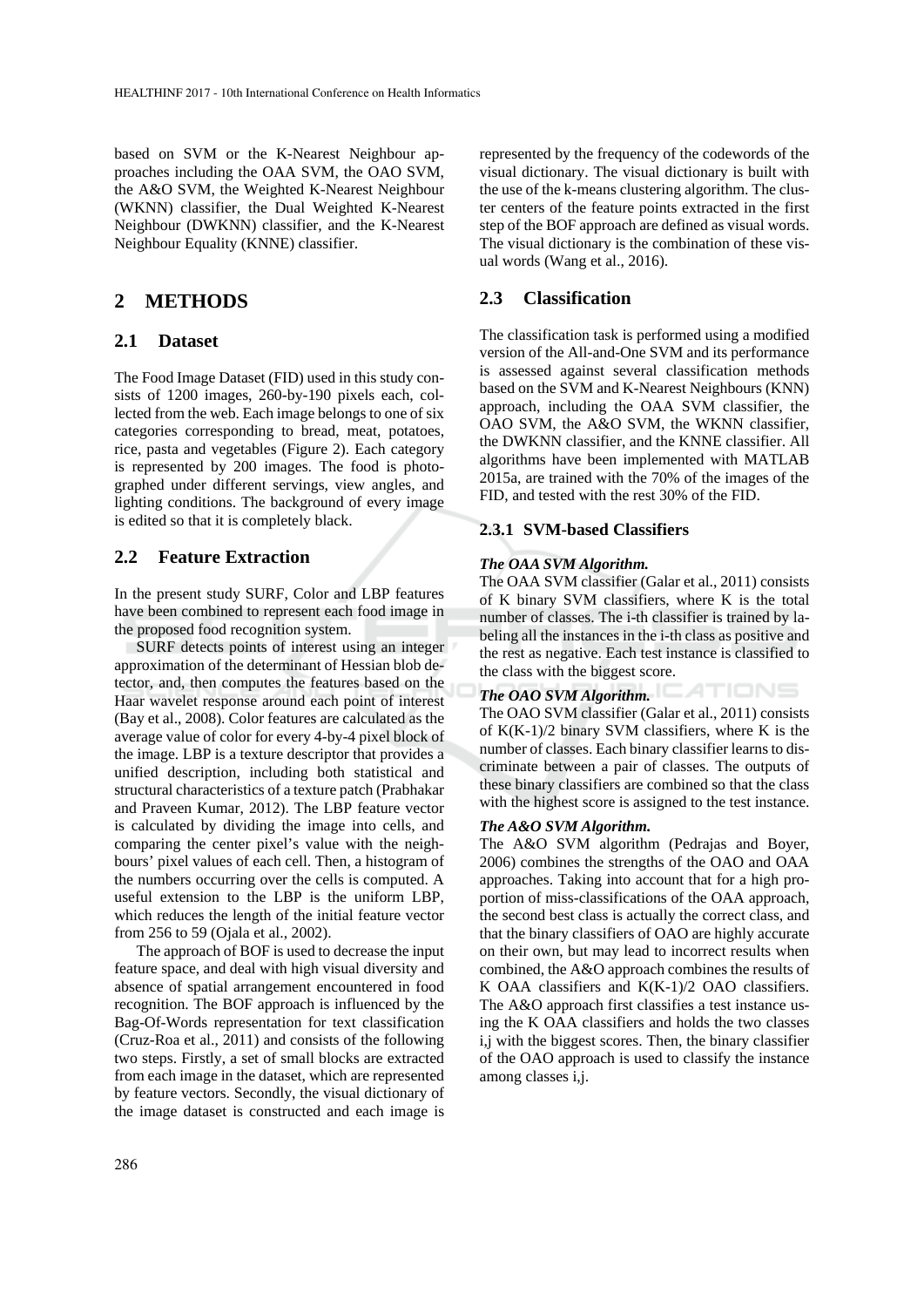#### *The M-A&O SVM Algorithm.*

The M-A&O SVM algorithm combines the strengths of the OAO and OAA approaches as the A&O SVM algorithm, but in a different way. The M-A&O SVM approach first classifies a test instance using the K OAA SVM classifiers and holds the scores. Then, the K(K-1)/2 SVM binary classifiers of the OAO approach are used to classify the instance. The test instance will be assigned to the class that will achieve the highest score from all  $(K + K(K-1)/2)$  classifiers.

#### **2.3.2 KNN-based Classifiers**

#### *The WKNN Algorithm.*

The WKNN algorithm is a modified version of the K-Nearest Neighbours (KNN) algorithm. According to the KNN algorithm, the k-nearest neighbours of the query instance are selected according to a distance criterion, such as the Euclidean distance. Then, the query instance is assigned to the class represented by the majority of its k-nearest neighbours in the training set. In the WKNN algorithm, the closer neighbours are weighed more heavily than the farther ones (Marinakis et al., 2009) and the distance-weighted function  $w_i$  to the i-th nearest neighbor is defined as,

$$
w_i = \frac{k+1-i}{\sum_{m=1}^k m}
$$

where  $m$  is an integer in the interval  $(1, k)$  and  $k$  is the total number of the neighbours.

#### *The DWKNN Algorithm.*

In order to address the effect of the number of neighbours on the classification performance, a DWKNN algorithm has been proposed (Gou et al., 2011). The DWKNN algorithm gives different weights to the k nearest neighbours depending on distances between them and their ranking according to their distance from the query object (Dalakleidi et al., 2013). The distance-weighted function  $w_i$  of the i-th nearest neighbor is calculated according to the following equation,

$$
w_{i} = \left\{ \begin{array}{l} \frac{d_{k}^{NN} - d_{i}^{NN}}{d_{k}^{NN} - d_{1}^{NN}} \times \frac{1}{i}, d_{k}^{NN} \neq d_{1}^{NN} \\ 1, \ d_{k}^{NN} = d_{1}^{NN} \end{array} \right.
$$

where  $d_i^{NN}$  is the distance of the i-th nearest neighbour from the query object,  $d_1^{NN}$  is the distance of the nearest neighbour, and  $d_k^{NN}$  is the distance of the kfurthest neighbour. Thus, the weight of the nearest neighbor is 1, and the weight of the furthest k-th neighbor is 0, whereas other weights are distributed between 0 and 1.

#### *The KNNE Algorithm.*

The KNNE algorithm (Sierra et al., 2011) is a variation of the KNN classifier for multiclass classification. It searches for the K-nearest neighbours in each class and assigns the query instance in the class whose K-nearest neighbours have the minimal mean distance to the test instance.

### **3 RESULTS**

The FID is used for the evaluation of the proposed classification algorithm against the classification algorithms based on the SVM and KNN approach on the food recognition task. In order to improve the classification accuracy of the examined algorithms, several sizes of the vocabularies of the BOF model are tested. Table 1 shows the average accuracy of the OAO SVM classifier on the six food classes for different sizes of the vocabulary of the BOF model for SURF and Color features. The size of the vocabularies has been varied from 100 to 2000 words. As it can be observed from Table 1, the lowest accuracy (Acc  $= 85.0\%$ ) is achieved with the size of 300 for both the SURF and Color BOF vocabularies, whereas the highest accuracy ( $Acc = 93.9\%$ ) is achieved with the size of 1000 for both the SURF and Color BOF vocabularies. It is also important to note that among the three types of features, Color features contribute the most to the accuracy of the OAO SVM classifier.

Table 1: Average accuracy of the OAO SVM classifier on the six food classes of Food Image Dataset for varying size of the vocabulary of the BOF model for SURF and Color features.

| <b>SURF</b> | Color | <b>LBP</b> | Acc  |  |
|-------------|-------|------------|------|--|
| 100         | 100   | 59         | 87.5 |  |
| 200         | 200   | 59         | 90.0 |  |
| 300         | 300   | 59         | 85.0 |  |
| 400         | 400   | 59         | 90.6 |  |
| 500         | 500   | 59         | 91.1 |  |
| 600         | 600   | 59         | 91.7 |  |
| 700         | 700   | 59         | 92.5 |  |
| 800         | 800   | 59         | 93.1 |  |
| 900         | 900   | 59         | 90.6 |  |
| 1000        | 1000  | 59         | 93.9 |  |
| 1100        | 1100  | 59         | 93.3 |  |
| 1500        | 1500  | 59         | 91.4 |  |
| 2000        | 2000  | 59         | 90.8 |  |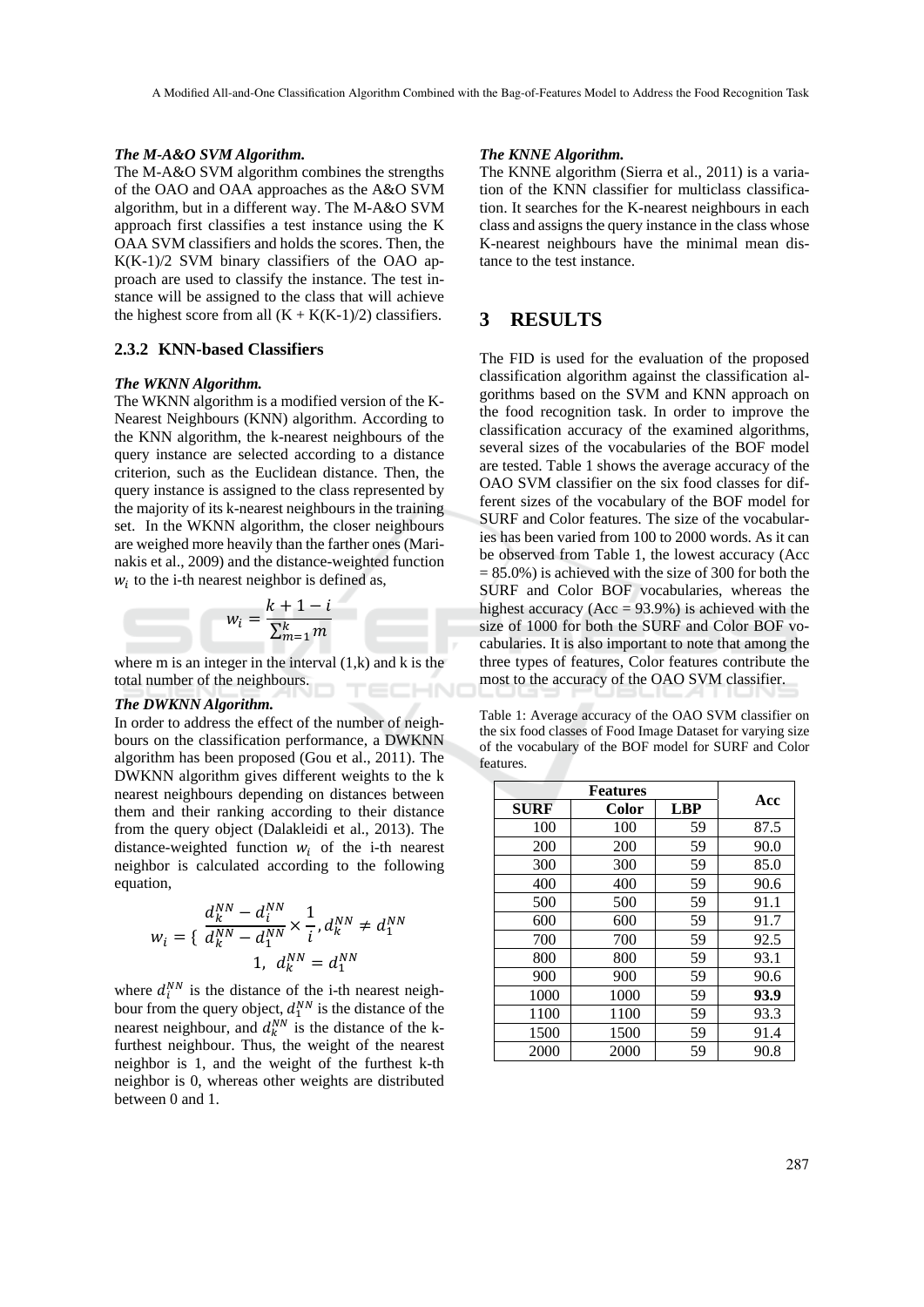Table 2: The average accuracy (%) of the classifiers under comparison on the six food classes of the Food Image Dataset.

| <b>Algorithm</b> | Acc $(\% )$ |
|------------------|-------------|
| WKNN             | 84.4        |
| <b>DWKNN</b>     | 92.8        |
| <b>KNNE</b>      | 93.9        |
| <b>OAA SVM</b>   | 90.6        |
| <b>OAO SVM</b>   | 93.9        |
| A&O SVM          | 90.3        |
| M-A&O SVM        | 94.2        |

Table 3: Confusion matrix of the M-A&O SVM for each food class (Bread, Meat, Pasta, Potatoes, Rice and Vegetables) of the Food Image Dataset.

| <b>Confusion Matrix</b> |      |          |      |      |                         |           |  |  |
|-------------------------|------|----------|------|------|-------------------------|-----------|--|--|
| Acc<br>(%)              | Br   | M        | Pa   | Pot  | R                       | Veg       |  |  |
| Br                      | 93.3 | 0.0      | 0.0  | 0.0  | 6.7                     | 0.0       |  |  |
| M                       | 1.7  | 95.<br>0 | 0.0  | 3.3  | 0.0                     | 0.0       |  |  |
| Pa                      | 0.0  | 0.0      | 93.3 | 6.7  | 0.0                     | 0.0       |  |  |
| Pot                     | 0.0  | 1.7      | 5.0  | 93.3 | 0.0                     | 0.0       |  |  |
| R                       | 0.0  | 0.0      | 6.7  | 3.3  | 90.<br>$\boldsymbol{0}$ | 0.0       |  |  |
| Veg                     | 0.0  | 0.0      | 0.0  | 0.0  | 0.0                     | 100.<br>0 |  |  |

In Table 2, the average accuracy of the classifiers under comparison on the six food classes is presented. The size of the vocabulary of the BOF method for SURF and Color features is 1000, thus a total number of 2059 features is used for the classification. Ten knearest neighbours are used for the WKNN, DWKNN and KNNE. As it can be observed in Table 2, the lowest average accuracy ( $Acc = 84.4\%$ ) is achieved by the WKNN classifier, whereas the highest average accuracy ( $Acc = 94.2\%$ ) is achieved by M-A&O SVM. The second best average accuracy is achieved by the OAO SVM and KNNE algorithms. The superiority of M-A&O SVM can be explained by the fact that it combines two very powerful strategies, the OAA SVM and the OAO SVM, for multiclass classification.

In Table 3, the classification accuracy of M-A&O SVM for each food class is shown in the form of the confusion matrix. It can be observed that the lower classification accuracy ( $Acc = 90.0\%$ ) is achieved for the class of rice. This is due to the fact that rice is mingled with several sauces which can be very different in color and texture. It is important to note that rice is misclassified to potatoes and pasta which are

closer to it in terms of CHO than with meat or vegetables. The best classification accuracy is achieved for vegetables (Acc =  $100.0\%$ ), this is due to the distinctive green color of vegetables.

# **4 CONCLUSIONS**

Automatic food recognition systems can be used to estimate the content of a meal in CHO for patients with diet related chronic diseases, such as obesity and diabetes mellitus. In this study, an attempt to address the tasks of feature extraction and food image recognition was made. The use of the SURF, Color and LBP features in combination with the BOF model has proven to be particularly effective in terms of average classification accuracy. Several classification approaches for multiclass classification have been tested. The best classification accuracy (Acc  $=$ 94.2%) has been achieved by a modified version of the All-And-One SVM approach and is quite high as compared to reported values of classification accuracy for food images in the literature (60%-96%). The proposed system can be combined with an image segmentation module and a volume estimation module towards the development of an automatic food recognition system. Moreover, several other classifiers, like AdaBoost, Random Forests and Convolutional Neural Networks, can be used in the future for comparison purposes in the classification module.



Figure 1: Block diagram of the proposed system.



Figure 2: Example of images from each of the six categories of the Food Image Dataset.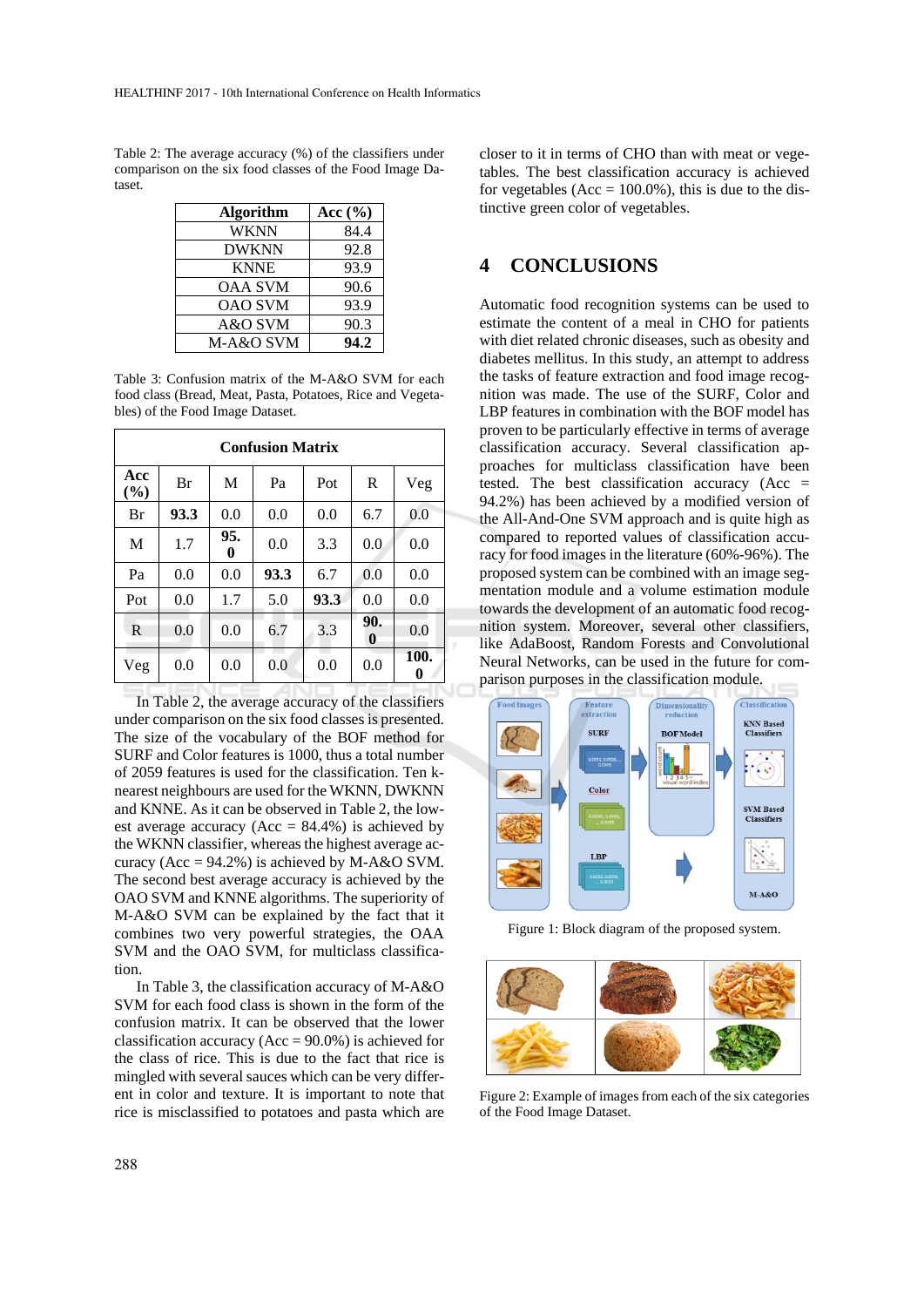A Modified All-and-One Classification Algorithm Combined with the Bag-of-Features Model to Address the Food Recognition Task

### **ACKNOWLEDGEMENTS**

The work of Kalliopi Dalakleidi was supported by a scholarship for Ph.D. studies from the Hellenic State Scholarships Foundation "IKY fellowships of excellence for post-graduate studies in Greece-Siemens Program".

# **REFERENCES**

- Anthimopoulos, M., Gianola, L., Scarnato, L., Diem, P. and Mougiakakou, S., 2014. A Food Recognition System for Diabetic Patients Based on an Optimized Bag-of-Features Model. *Journal of Biomedical and Health Informatics*, 18(4), pp. 1261-1271.
- Baumberg, A., 2000. Reliable feature matching across widely separated views. In: *IEEE Conference on Computer Vision and Pattern Recognition*. Hilton Head Island, South Carolina, USA: IEEE, pp. 774 – 781.
- Bay, H., Ess, A., Tuytelaars, T. and Gool, L., 2008. Speeded-Up Robust Features (SURF). *Computer Vision and Image Understanding*, 110(3), pp. 346-359.
- Carneiro, G. and Jepson, A., 2003. Multi-scale phase-based local features. In: *IEEE Conference on Computer Vision and Pattern Recognition*. Madison, Wisconsin, USA: IEEE, pp. 736 – 743.
- Chen, M., Dhingra, K., Wu, W., Yang, L., Sukthankar, R. and Yang, J., 2009. PFID: Pittsburgh fast-food image dataset. In: *IEEE International Conference on Image Processing*. Cairo, Egypt: IEEE, pp. 289-292.
- Cruz-Roa, A., Caicedo, J. and Gonzalez, F., 2011. Visual pattern mining in histology image collections using bag of features. *Artificial Intelligence in Medicine*, 52, pp. 91-106.
- Dalakleidi, K., Zarkogianni, K., Karamanos, V., Thanopoulou, A. and Nikita, K., 2013. A Hybrid Genetic Algorithm for the Selection of the Critical Features for Risk Prediction of Cardiovascular Complications in Type 2 Diabetes Patients. In: *13th International Conference on BioInformatics and BioEngineering*. Chania, Greece: IEEE.
- Florack, L., Haar Romeny, B., Koenderink, J. and Viergever, M., 1994. General intensity transformations and differential invariants. *Journal of Mathematical Imaging and Vision*, 4, pp. 171–187.
- Freeman, W. and Adelson, E., 1991. The design and use of steerable filters. *IEEE Transactions on Pattern Analysis and Machine Intelligence*, 13, pp. 891 – 906.
- Galar, M., Fernandez, A., Barrenechea, E., Bustince, H. and Herrera, F., 2011. An overview of ensemble methods for binary classifiers in multi-class problems: Experimental study on one-vs-one and one-vs-all schemes. *Pattern Recognition*, 44, pp. 1761-1776.
- Gou, J., Xiong, T. and Kuang, Y., 2011. A novel weighted voting for K-Nearest neighbour rule. *Computers*, 6(5), pp. 833-840.
- Joutou, T. and Yanai, K., 2009. A food image recognition system with multiple kernel learning. In: *IEEE International Conference on Image Processing*. Cairo, Egypt: IEEE, pp. 285–288.
- Kong, F. and Tan, J., 2012. DietCam: Automatic dietary assessment with mobile camera phones. *Pervasive and Mobile Computing*, 8(1), pp. 147-163.
- Marinakis, Y., Ntounias, G. and Jantzen, J., 2009. Pap smear diagnosis using a hybrid intelligent scheme focusing on genetic algorithm based feature selection and nearest neighbor classification. *Computers in Biology and Medicine*, 39, pp. 69-78.
- Martin, C., Kaya, S. and Gunturk, B., 2009. Quantification of food intake using food image analysis. In: *Engineering in Medicine and Biology Society Annual International Conference of the IEEE*. Minneapolis, Minnesota, USA: IEEE, pp. 6869–6872.
- Mikolajczyk, K. and Schmid, C., 2003. A performance evaluation of local descriptors, In: *IEEE Conference on Computer Vision and Pattern Recognition*. Madison, Wisconsin, USA:IEEE, pp. 257 – 263.
- Mindru, F., Tuytelaars, T., Van Gool, L. and Moons, T., 2004. Moment invariants for recognition under changing viewpoint and illumination. *Computer Vision and Image Understanding*, 94, pp. 3–27.
- Ojala, T., Pietikäinen, M. and Mäenpää, T., 2002. Multiresolution Gray-scale and Rotation Invariant Texture Classification with Local Binary Patterns. *IEEE Transactions on Pattern Analysis and Machine Intelligence*, 24(7), pp. 971-987.
- Pedrajas, N. and Boyer, D., 2006. Improving multiclass pattern recognition by the combination of two strategies. *IEEE Transactions on Pattern Analysis and Machine Intelligence*, 28(6), pp. 1001–1006.
- Peng, X., Wang, L., Wang, X. and Qiao, Y., 2016. Bag of visual words and fusion methods for action recognition: Comprehensive study and good practice. *Computer Vision and Image Understanding*, pp. 1-17.
- Prabhakar, C. and Praveen Kumar, P., 2012. LBP-SURF Descriptor with Color Invariant and Texture Based Features for Underwater Images. In: *8th Indian Conference on Computer Vision, Graphics and Image Processing*. Mumbai, India.
- Puri, M., Zhu, Z., Yu, Q., Divakaran, A. and Sawhney, H., 2009. Recognition and Volume Estimation of Food Intake using a Mobile Device. In: *Workshop on Applications of Computer Vision (WACV)*. Snowbird, Utah, USA: IEEE, pp. 1-8.
- Schaffalitzky, F. and Zisserman, A., 2002. Multi-view matching for unordered image sets, or "How do I organize my holiday snaps?". In: *7th European Conference on Computer Vision*. Copenhagen, Denmark: LNCS, pp. 414 – 431.
- Shroff, G., Smailagic, A. and Siewiorek, D., 2008. Wearable context-aware food recognition for calorie monitoring. In: *12th IEEE International Symposium on Wearable Computers*. IEEE, pp. 119–120.